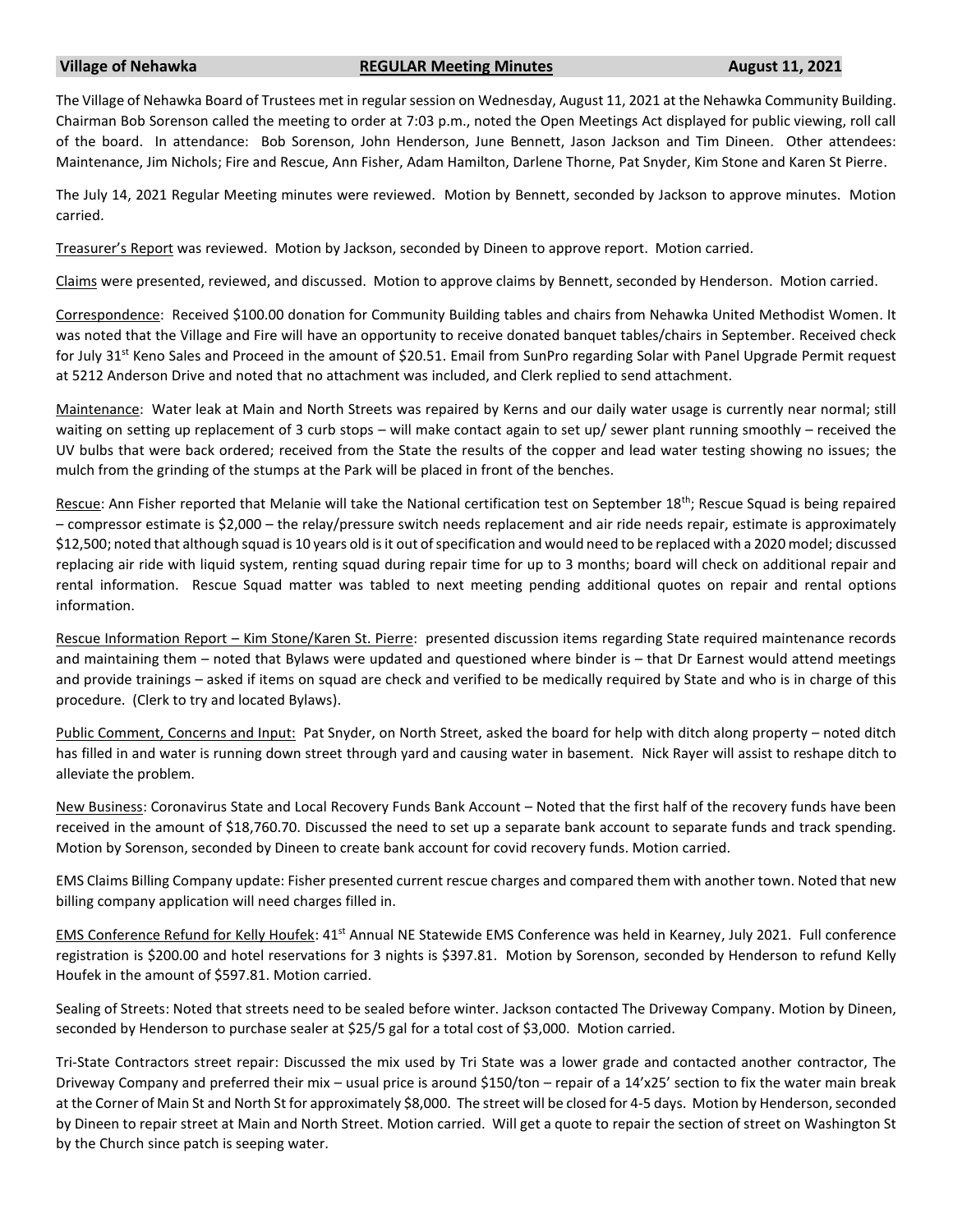Nuisance Property: 524 Elm Street – noted that property is in process to be sold and arrangements have been made to mow and keep yard.

Nuisance Property: 513 Elm Street – property has proceeded through Sheriff's Sale with no interest, discussed yard and outgrowth of trees and shrubs. Motion by Bennet, seconded by Henderson to declare property a nuisance. Motion carried. Will send Notice of Nuisance.

Interlocal Agreement for Recycling: Presented the Interlocal Services and Cooperation Agreement (Cost-share) received from Cass County. Noted it is a one-year agreement to participate in cost sharing of a recycling program for an annual maximum reimbursement of \$1,500, attorney has reviewed agreement, Papillion Sanitation to provide recycling container. Motion by Sorenson, seconded by Bennett to enter the Interlocal Agreement for Recycling. Motion carried.

Richard McIntire Deposit Refund: Noted that no records of deposit can be found, billing system was installed two years after customer was said to make deposit, customer is two months in arrears and this amount would equal the deposit. Board determined amount owed and deposit refund is a wash. No action by Board.

Resolution Regarding Village Owned Vehicle Property: tabled to September meeting.

Grant writing information/update: Dineen presented information about the Public Water System Security Grant. Noted that grant could be used to rebuild the water shed, three quotes are needed when applying, application is due September 30<sup>th</sup>. Dineen will seek three quotes and continue with application process.

Old Business: Sewer Leak at Sherman Ave and North Street – noted property owner has dug in area and found no sewer leak. Board discussed video of area and if any cracks were found. Henderson to contact owner about covering digging and if sewage was dumped in ditch. No further action by Board.

Fence at 504 North Street update: Noted no response from owner to meet or request a hearing. Board discussed further option. Motion by Henderson, seconded by Sorenson to move forward to have fence removed. Motion carried.

Any other business pertinent to Village Operation. Question when a burn permit is required or if burning trees/brush can occur at any time. Jackson responded that the owner contacted the Sheriff office and was informed of the burning process of a pit with a wire cover would be allowed.

Customer balances were reviewed, and no action was required at this time.

Motion by Dineen, seconded by Jackson to adjourn at 9:05 p.m. Motion carried.

## **CLAIMS – AUGUST 2021**

| <b>GENERAL</b> | Jimmy Nichols                                 | Salary - Maintenance                                | 2,173.51 |
|----------------|-----------------------------------------------|-----------------------------------------------------|----------|
|                | Patricia Neu                                  | Salary - Clerk/Treasurer                            | 670.23   |
|                | Patricia Neu-Exp                              | 1 roll postage stamps                               | 55.00    |
|                | <b>AKRS Equipment</b>                         | Tractor/mower parts                                 | 109.54   |
|                | Rhonda Earith                                 | Mural painting at park                              | 100.00   |
|                | Don's Johns & Septic Plumbing                 | Ballfield Portable Restrooms - Regular and Handicap | 324.00   |
|                | <b>Frontier Coop</b>                          | Fuel - maintenance pick-up and tractor / weed spray | 302.15   |
|                | Future Technologies, now Nextlink<br>Internet | Village Office Internet service                     | 35.00    |
|                | <b>Green Thumb LLC</b>                        | 30-ton rock                                         | 406.90   |
|                | League of Nebraska Municipalities             | <b>Membership Dues</b>                              | 345.00   |
|                | NPPD-217 Sherman Ave                          | Electricity - Village Whistle                       | 31.58    |
|                | NPPD-217 Sherman Ave                          | Electricity - Community Bldg parking lights         | 83.62    |
|                | NPPD-217 Sherman Ave                          | Electricity - Community Bldg                        | 49.17    |
|                | NPPD-221 Elm St                               | Electricity - Library                               | 31.58    |
|                | NPPD-301 Main St                              | Electricity - Park and Pavilion                     | 31.58    |
|                | NPPD-Corner of Main & Elm St                  | Electricity - Flagpole Light                        | 31.58    |
|                | NPPD-Main St & Washington                     | <b>Electricity - Ballfield Lights</b>               | 75.73    |